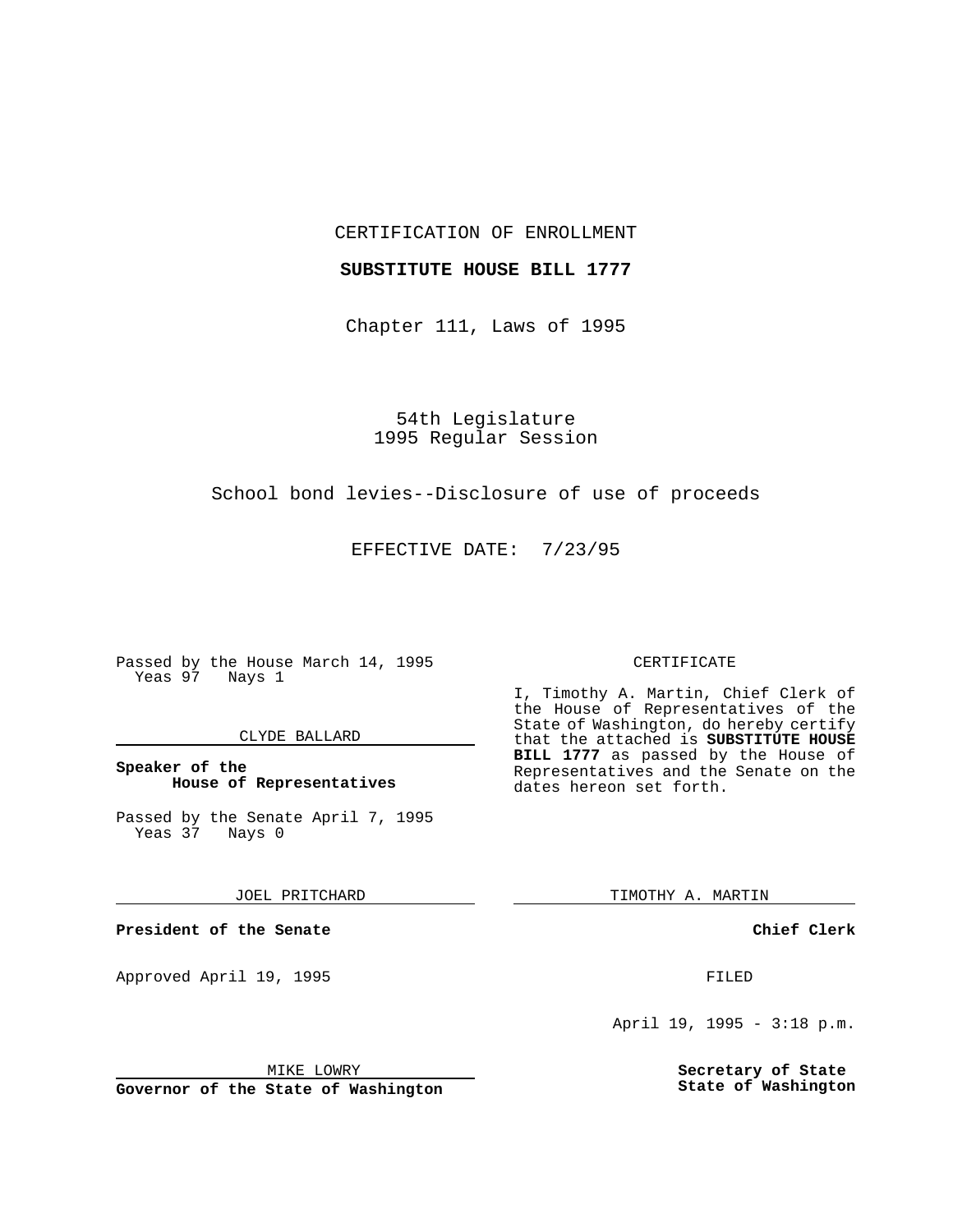# **SUBSTITUTE HOUSE BILL 1777** \_\_\_\_\_\_\_\_\_\_\_\_\_\_\_\_\_\_\_\_\_\_\_\_\_\_\_\_\_\_\_\_\_\_\_\_\_\_\_\_\_\_\_\_\_\_\_

\_\_\_\_\_\_\_\_\_\_\_\_\_\_\_\_\_\_\_\_\_\_\_\_\_\_\_\_\_\_\_\_\_\_\_\_\_\_\_\_\_\_\_\_\_\_\_

Passed Legislature - 1995 Regular Session

### **State of Washington 54th Legislature 1995 Regular Session**

**By** House Committee on Education (originally sponsored by Representatives Radcliff, Carrell, D. Schmidt, Thompson, Goldsmith, Pelesky, McMahan, Johnson, Smith, Fuhrman, Campbell, Lambert, Casada, Lisk, Mulliken, McMorris, Hargrove, Brumsickle, Clements, Silver, Koster, Backlund, Boldt, Hymes, Mitchell, Skinner and Blanton)

Read first time 02/24/95.

1 AN ACT Relating to the disclosure of proceeds from a school bond 2 levy; and amending RCW 28A.535.020.

3 BE IT ENACTED BY THE LEGISLATURE OF THE STATE OF WASHINGTON:

4 **Sec. 1.** RCW 28A.535.020 and 1990 c 33 s 481 are each amended to 5 read as follows:

 Whenever the board of directors of any school district shall deem it advisable to validate and ratify the indebtedness mentioned in RCW 28A.535.010, they shall provide therefor by resolution, which shall be entered on the records of such school district, which resolution shall provide for the holding of an election for the purpose of submitting the question of validating and ratifying the indebtedness so incurred to the voters of such school district for approval or disapproval, and if at such election three-fifths of the voters in such school district voting at such election shall vote in favor of the validation and ratification of such indebtedness, then such indebtedness so validated and ratified and every part thereof existing at the time of the adoption of said resolution shall thereby become and is hereby declared to be validated and ratified and a binding obligation upon such school 19 district. The resolution adopted by the board of directors shall